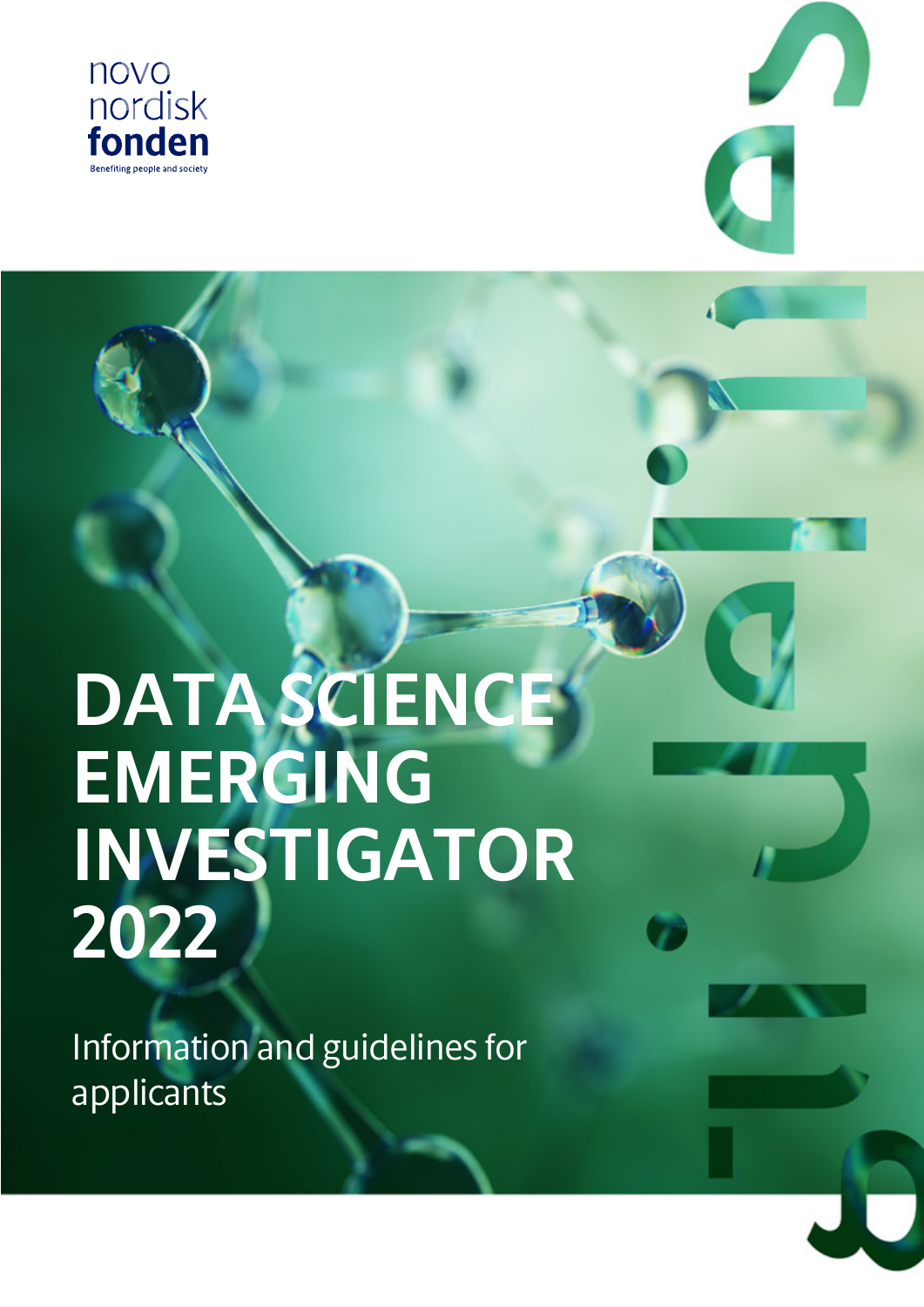# Table of contents

| 1              |                                                       |  |
|----------------|-------------------------------------------------------|--|
| 1.1            |                                                       |  |
| 1.2            |                                                       |  |
| 1 <sub>3</sub> |                                                       |  |
| 14             |                                                       |  |
| 1.5            |                                                       |  |
| 1.6            |                                                       |  |
| 1.7            |                                                       |  |
| $\overline{2}$ | THE APPLICATION AND GRANT MANAGEMENT SYSTEM - NORMA10 |  |
| 2.1            |                                                       |  |
| 2.2            |                                                       |  |
| 2.3            |                                                       |  |
| 24             |                                                       |  |
| 3              |                                                       |  |
| 3.1            |                                                       |  |
| 3.2            |                                                       |  |
| 3.3            |                                                       |  |
| 3.4            |                                                       |  |
| 3.5            |                                                       |  |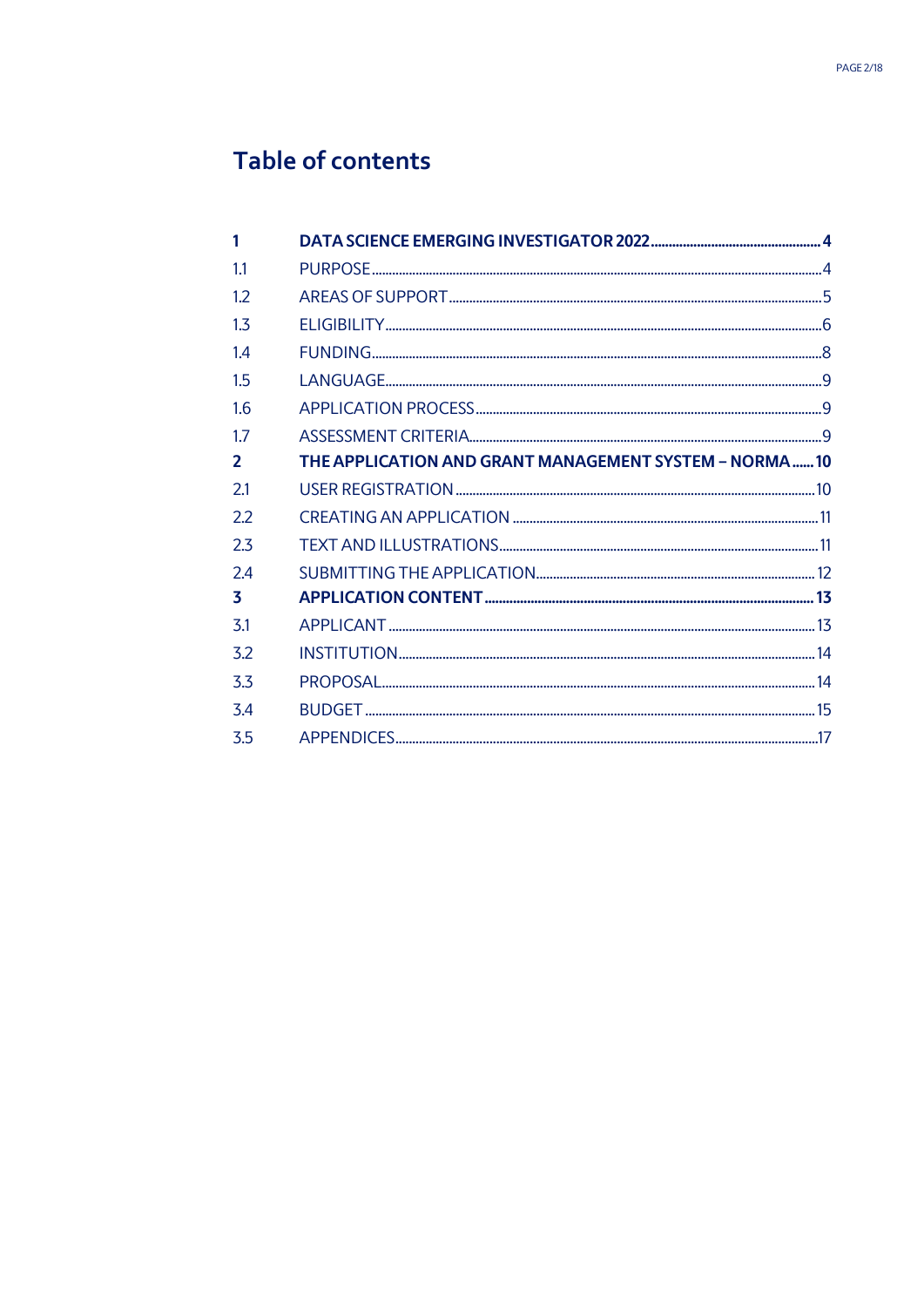# Information about the call

Grant capital: DKK 70 million

Award amount DKK 5-10 million per grant

Application form opens: December 2021

Application deadline: 8 March 2022, 14:00 CET

Applicant notification: September 2022

Earliest start date: November 2022

Latest start date: October 2023

Review committee: Committee for Data Science

Contact: Signe Rømer Holm Grant Manager Phone: +45 7242 2561

Morten Bache Senior Scientific Lead Phone: +45 7730 1560

Ulrik Nicolai de Lichtenberg Senior Scientific Manager Phone: +45 3527 6520

E-mail: datascience@novo.dk

Guidelines version: 2022.01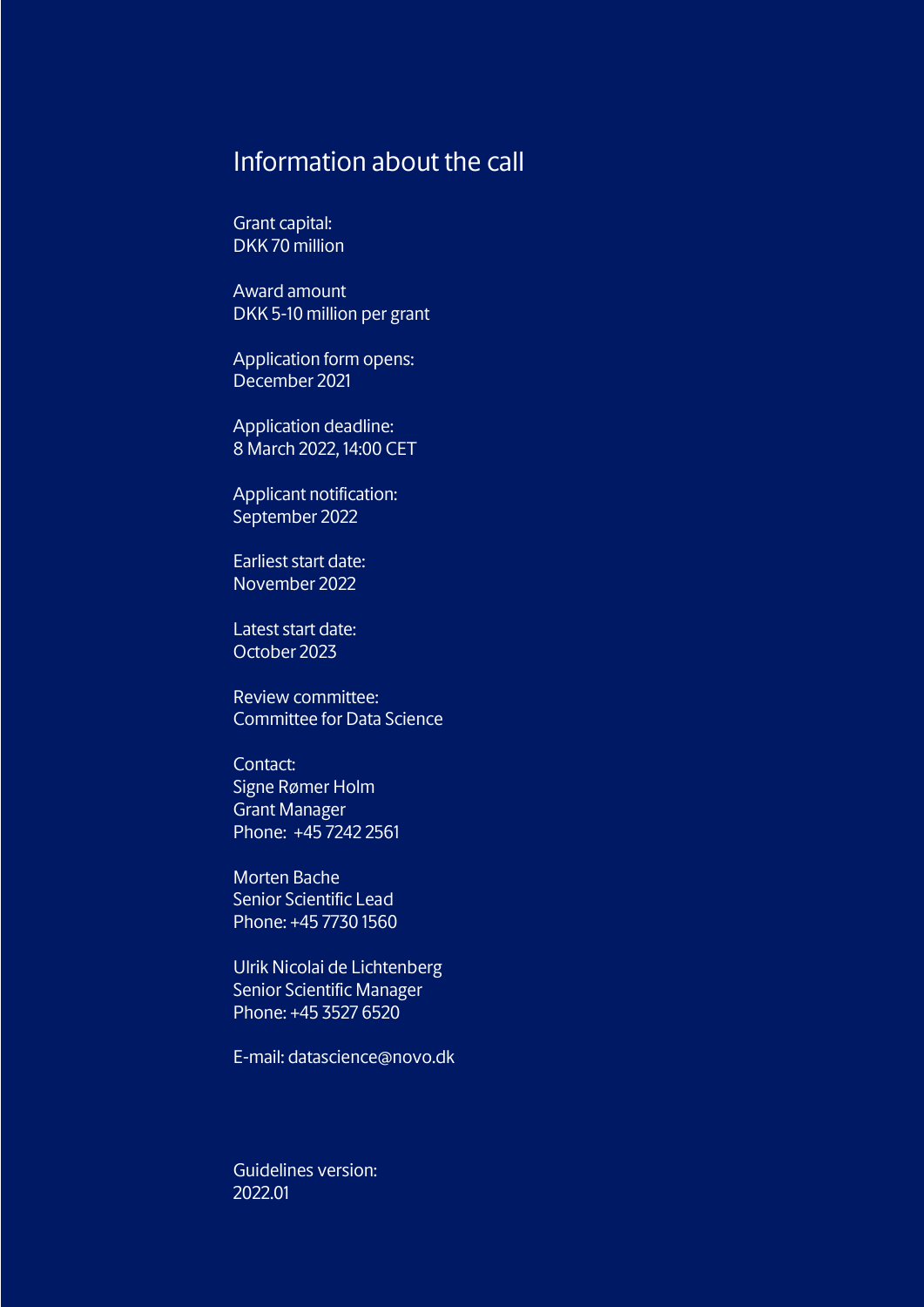# <span id="page-3-0"></span>1 DATA SCIENCE EMERGING INVESTIGATOR 2022

These guidelines are intended to assist you in the application process when applying for a grant from the Novo Nordisk Foundation (NNF). It is important that you carefully read these guidelines before initiating the application process, as the guidelines contain the complete call text as well as instructions regarding the completion of the application.

- **Section 1** describes the overall frame and conditions of the call, eligibility criteria, and evaluation process.
- **Section 2** provides technical guidance for how to access and navigate in the application and grant management system NORMA.
- **Section 3** gives essential information regarding the application content, structure, and budget.

NNF will treat all applicant and application information confidentially. Read more about how NNF processes personal data under 'privacy & security' in the online application system, NORMA.

Furthermore, please read 'General Terms and Conditions' for grants from NNF that all Grant Recipients must comply with: [http://www.novonordiskfonden.dk/en/content/conditions](http://www.novonordiskfonden.dk/en/content/conditions-grants)[grants](http://www.novonordiskfonden.dk/en/content/conditions-grants)

# <span id="page-3-1"></span>**1.1 PURPOSE**

The purpose of the '**Data Science Emerging Investigator**' grant is to support highly promising starting group leaders with ambitious projects within data science. The programme is part of the NNF Data Science Initiative, through which the Foundation aims to strengthen the Danish academic research environment within data science and artificial intelligence, as well as support the education and training of the next generation of data scientists.

## **Open competition calls in the Novo Nordisk Foundation's Data Science Initiative**

- **The Data Science Investigator Programme** supports excellent independent research leaders with ambitious projects within the field of data science.
- **The Data Science Collaborative Research Programme** supports data sciencedriven collaborative research projects within the Foundation's scientific focus areas.
- **The Data Science Research Infrastructure Programme** supports investment in shared supercomputers, hardware, staff positions, data collection, curation, and management.
- **The Danish Data Science Academy** promotes collaboration, education, and awarding of travel grants and PhD and postdoc fellowships (calls are announced at https://ddsa.dk).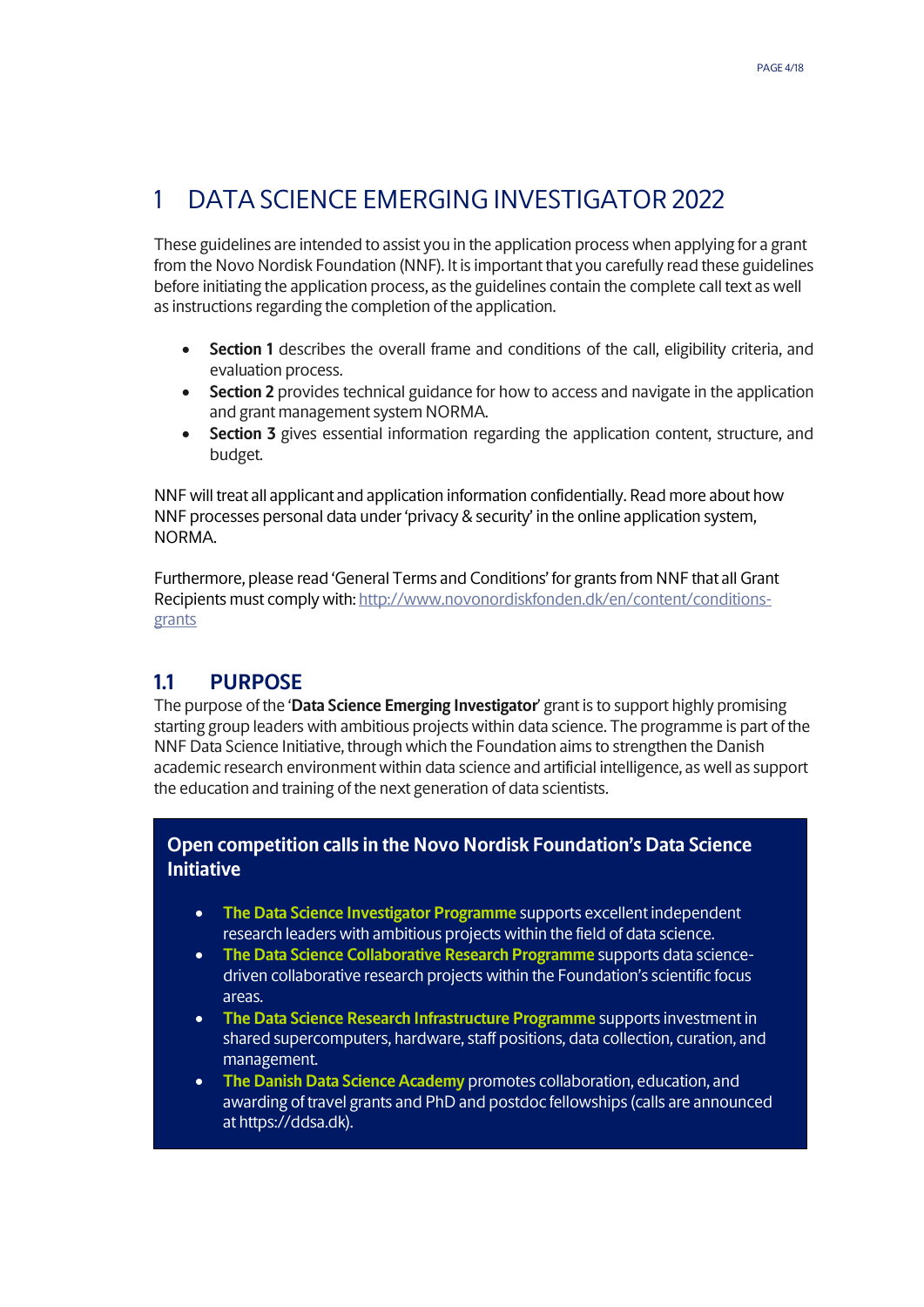#### **THE RESEARCH LEADER PROGRAMME**

To support the best and the most talented research leaders at all career steps, from senior postdocs wanting to start their own independent research group to established senior principal investigators, the Data Science Investigator Programme offers three different calls under the NNF Research Leader Programme.

Each of the three calls -'Emerging', 'Ascending', and 'Distinguished' - targets principal investigators at a specific career stage, and applicants are encouraged to familiarise themselves with the requirements in each category, to ensure that they are eligible and apply for the appropriate call.

To allow the grant recipients the freedom and security to pursue original and ambitious ideas, the grants are for five years.

#### **THE 'EMERGING INVESTIGATOR' PROFILE**

The 'Data Science Emerging Investigator' grant is for talented starting research group leaders within the field of data science. The grant is intended for either senior postdocs who have matured to the point of starting their own research group, or junior group leaders in the early phase of establishing their own research group. See section 1.3 for further details.

## <span id="page-4-0"></span>**1.2 AREAS OF SUPPORT**

The proposed research must fall within the scope of the NNF Data Science Initiative, which aims to support the following key science areas:

- Development of new algorithms, methods, and technologies within data science, artificial intelligence (incl. machine learning and deep learning), data engineering, data mining, statistics, applied math, computer science, big data analytics, etc.
- Applications of data science (as defined above) within NNF's scientific focus areas (see box below): Biomedical and health science, life science and industrial applications promoting sustainability, as well as natural and technical sciences with potential application in biotechnology or biomedicine.

For projects mainly concerned with data science methods development, it is important that the applicants clearly show the relevance for potential future application and impact within life science, health science, or biotechnology. Vice versa, projects which have their primary focus on application of data science methods must describe and explain the novelty and impact of their data science approach, be it development of novel methods or novel applications of existing methods.

In general, projects without potential future applications within the NNF's scientific focus areas and projects with no novelty in terms of development or application of data science methods will not be funded in this programme.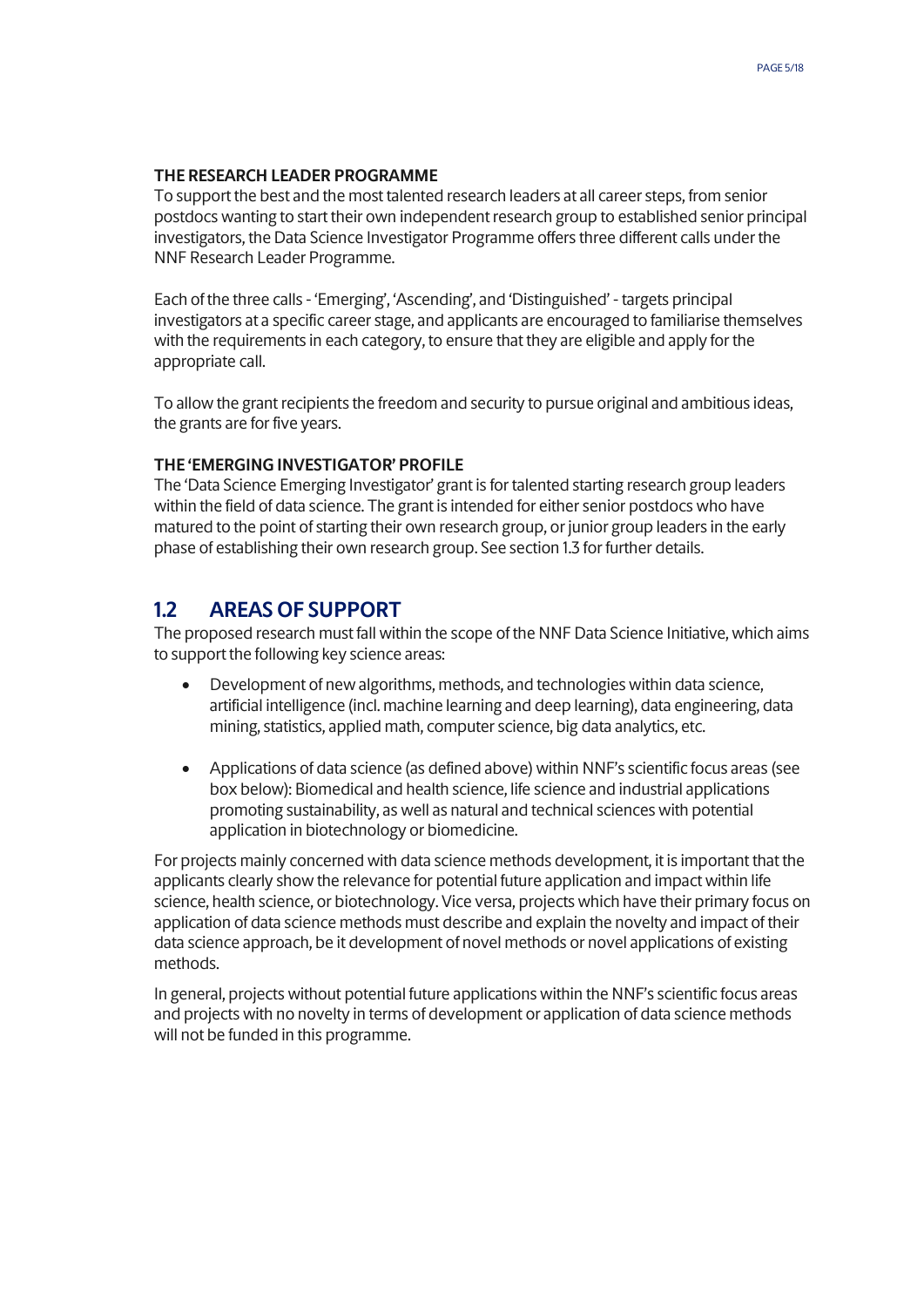Projects where the primary focus is on financial or insurance data, fraud detection, advertisement, social media, social science or humanities, security and mass surveillance, defence, gaming, etc. are considered outside of scope and will not be considered for funding.

## **The Novo Nordisk Foundation's scientific focus areas**

**Biomedical and Health Sciences** supports basic research in biomedicine that paves the way for advances in translational medicine and innovative clinical applications. Among the key topics are: basic biomedical research, translational biomedical research and technologies, clinical research, health-related data science infrastructure and applications, and research in patient-centred healthcare and treatment systems.

**Life Science and Industrial Applications Promoting Sustainability** addresses the escalating global sustainability challenges and the potential to make a positive impact for the environment. The research areas that are supported are within industrial biotechnology and environmental biotechnology, plant science, agriculture and food biotechnology as well as ecosystems research related to these areas. Basic research, platforms, and technologies enabling research on sustainability are included.

**Natural and Technical Sciences** supports fundamental research within the natural and technical sciences, including, e.g., physics, chemistry, mathematics, data science, and technical sciences. The research must have potential interdisciplinary application in biomedicine, health sciences, or biotechnology; this application need not be in the project period but could be beyond. Focus areas include interdisciplinary research, quantum technologies with potential application in the life sciences, data science, and health- and med-tech.

## <span id="page-5-0"></span>**1.3 ELIGIBILITY**

The following criteria apply to the Emerging Investigator grants.

## **CAREER STAGE**

The 'Data Science Emerging Investigator' grant is for talented starting research group leaders. Applicants should, at the time of application, be at the level of senior postdoc, senior researcher, or assistant or associate professor. Ideally, after their PhD degree, applicants should have approximately 4-8 years of subsequent research experience (parental leave excluded).

Applicants are expected to have a track record of high-impact scientific contributions to the field of data science (relative to their career stage), which will typically include first authorship of research papers in high-impact journals, contributions to key conferences in the field, etc.

Applicants who are already established independent group leaders with more than 2 years of group leader experience should apply to our 'Ascending Investigator' programme. Only exceptionally could they be considered 'Emerging Investigators' and would need to argue strongly for why they do not belong in the Ascending Investigator call.

Likewise, applicants who, at the time of application, have already secured a 'starting' grant of similar size and duration (e.g., Lundbeckfonden Fellowships, Villum Young Investigator, ERC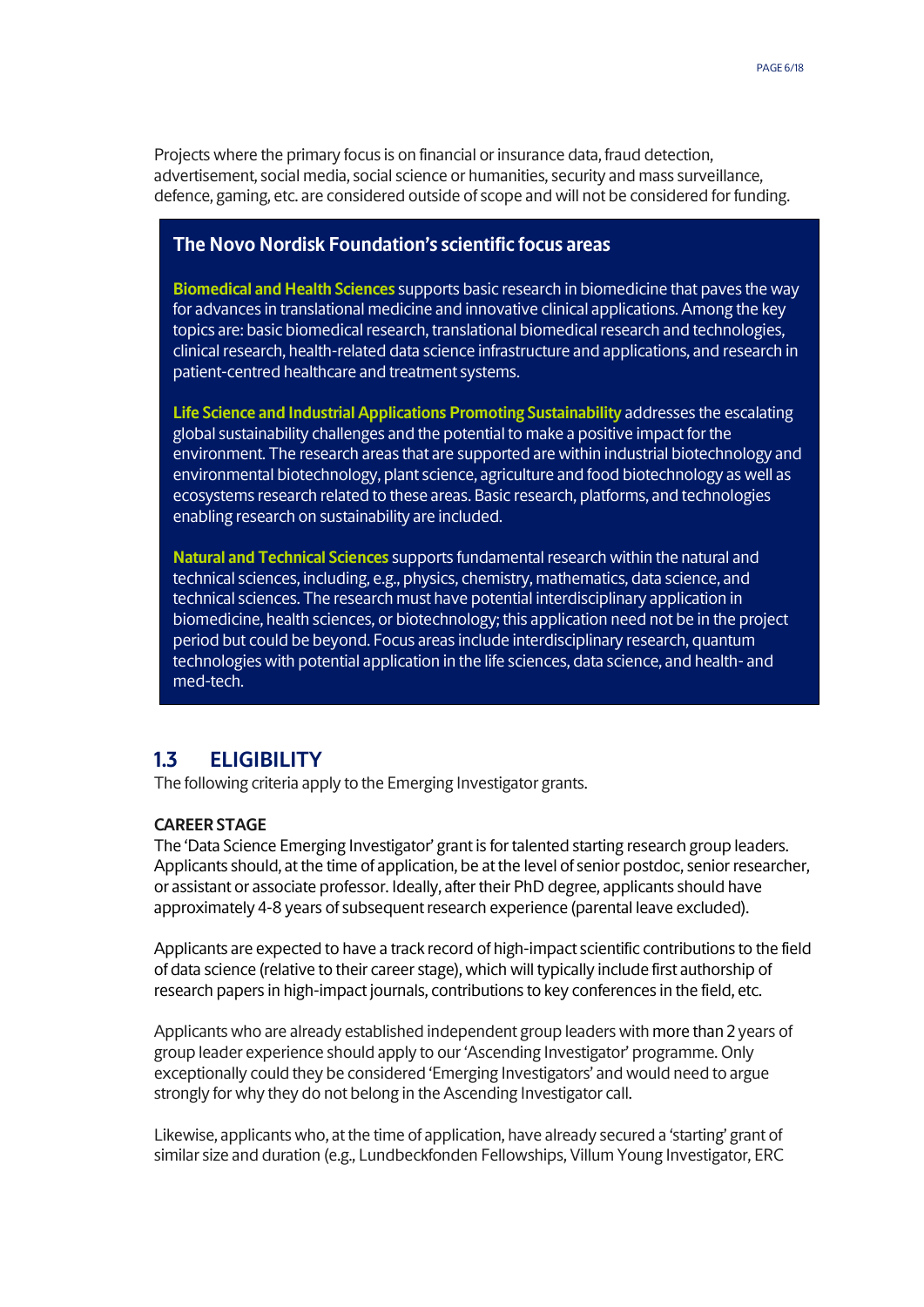Starting Grant, etc.) are only exceptionally awarded this grant. If applying while having such a grant, it is crucial to argue convincingly in the application for why one would need a second starting grant, and for how the applicant plans to manage two large and non-overlapping projects.

#### **PROJECT LEADERSHIP**

Emerging Investigator grants are individual grants awarded to excellent junior researchers with original and ambitious projects, to help them start their own independent research group. The applicant must be the principal investigator of the proposed project and should, during the project, act independently from more senior researchers at the host institution.

The grant is at the disposal of the grant recipient. If the project involves collaboration with other groups or independent investigators, the applicant must clearly demonstrate his or her ownership of the proposed project. The nature of the collaboration, including roles and responsibilities, should be well described in the application. Please note that invitation and funding of co-applicants is not possible within this call.

#### **THE GRANT IS ONLY FOR DATA SCIENTISTS**

The applicant must be an active data science researcher who will conduct and direct independent research as well as educational and training activities, within the field of data science.

Non-data scientists (e.g., wet lab biologists, medical doctors, chemists, etc.) who merely employ or collaborate with data scientists are not eligible to apply for this grant.

No specific educational background is required but the typical applicant would likely be trained in computer science, mathematics, physics, statistics, bioinformatics, or other informatics-heavy disciplines. If the data science competences of an applicant are not evident directly from the educational background, publication list, employment, or similar, we recommend clarifying in the application how and why the candidate is competent within the field, and hence eligible to apply for the grant.

#### **INSTITUTIONAL ANCHORING**

The project applied for must be anchored at a university or other non-profit research institution in Denmark. This host institution administrates the grant.

A hosting letter signed by the head of the department must be included in the application (see section 3.5 for details).

Applicants must, during the project, be employed in Denmark and have their research group based in Denmark. Only minor and time-limited affiliations with institutions abroad are allowed, as the grant is intended for 'full-time' researchers (teaching obligations included) based in Denmark.

## **CONTRIBUTION TO TEACHING**

Grant recipients must plan to actively direct or participate in educational or training courses in data science at their host institution and/or at other institutions in Denmark. The grant must not be used to cover a teaching substitute for the applicant.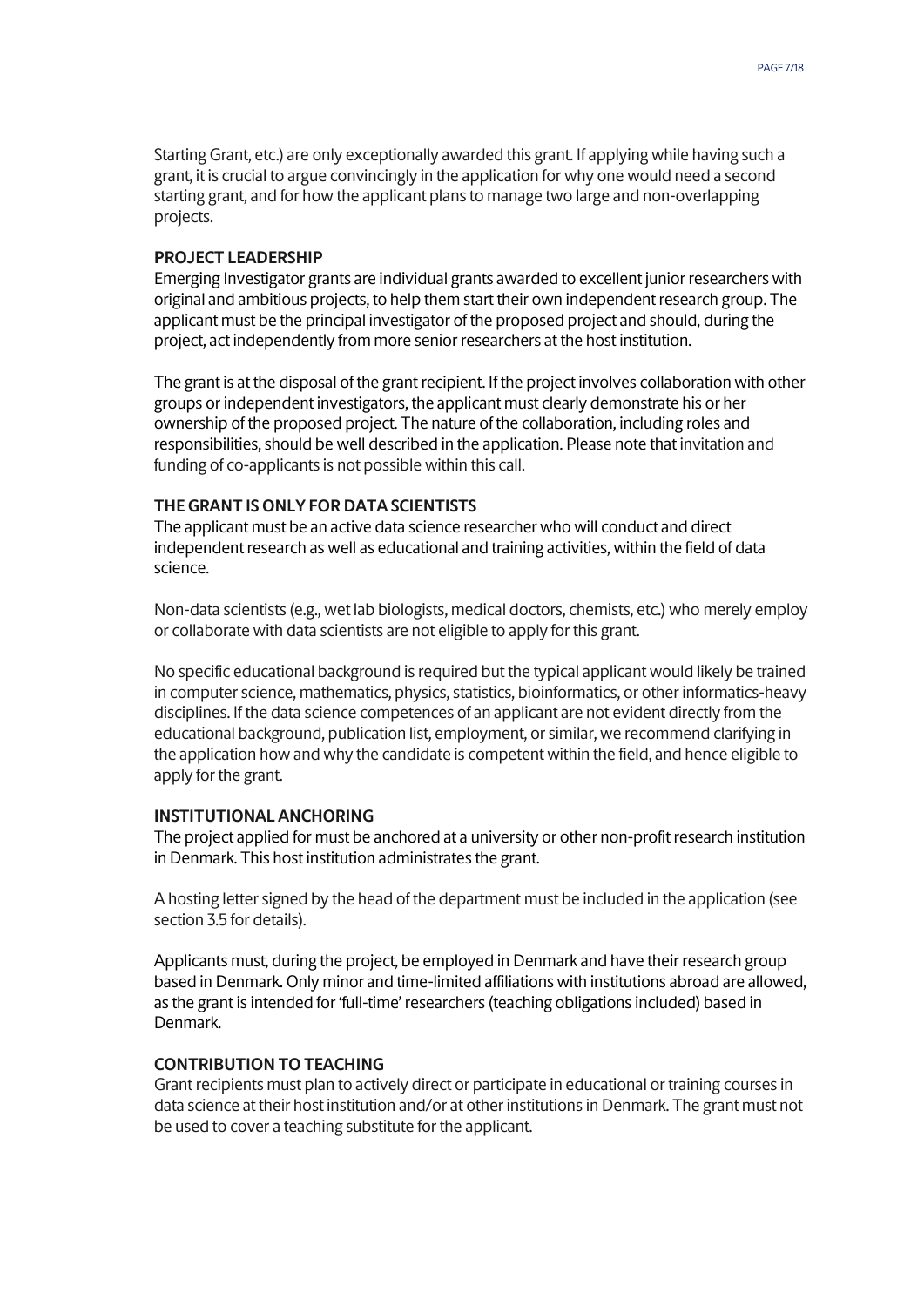### **IMPORTANT RESTRICTIONS**

- An applicant may submit only one application to the Novo Nordisk Foundation for an "Investigator grant" and cannot submit another application for an "Investigator grant" while the application is under review. If an applicant submits more than one "Investigator grant" application for simultaneously review, only the first application submitted will be evaluated, while the subsequent applications will receive administrative rejections. 'Investigator grants' include the following calls/grants across all funding areas: Emerging Investigator, Ascending Investigator, Distinguished Investigator, NNF Young Investigator Award, NNF Laureate Research Grant, Distinguished Innovator, and NERD.
- If an applicant holds an active 'Investigator' grant, the applicant may apply for a new grant during the final year of the existing grant. However, the grant periods cannot overlap.

## <span id="page-7-0"></span>**1.4 FUNDING**

Each Investigator grant can be DKK 5-10 million over 5 years.

The total 2022 grant budget for Data Science Investigators across all three career stages (emerging, ascending, and distinguished investigators) is up to DKK 70 million, distributed across all three career stages.

Applicants may apply for funding for the following types of expenses (see section 3.4 for details):

- Salary for the applicant, however, note restrictions detailed in section 3.4
- Salary for employees
- Tuition fee for PhD students
- Operating expenses
- Data management
- Equipment
- Conference participation
- **Travel**
- Publication costs
- Bench fee
- Direct administrative expenses (up to 5% of the total funding applied for)



The grant may not be used to cover 'overhead' (i.e., rent, electricity, water, maintenance etc.)

NNF does not award funding for:

- Commercial activities
- Overhead
- Double funding of projects:
	- $\circ$  If the applicant has received funding for the proposed project from other sources, in part or in full, this situation must be accounted for in the budget, as no budgetary overlaps are allowed.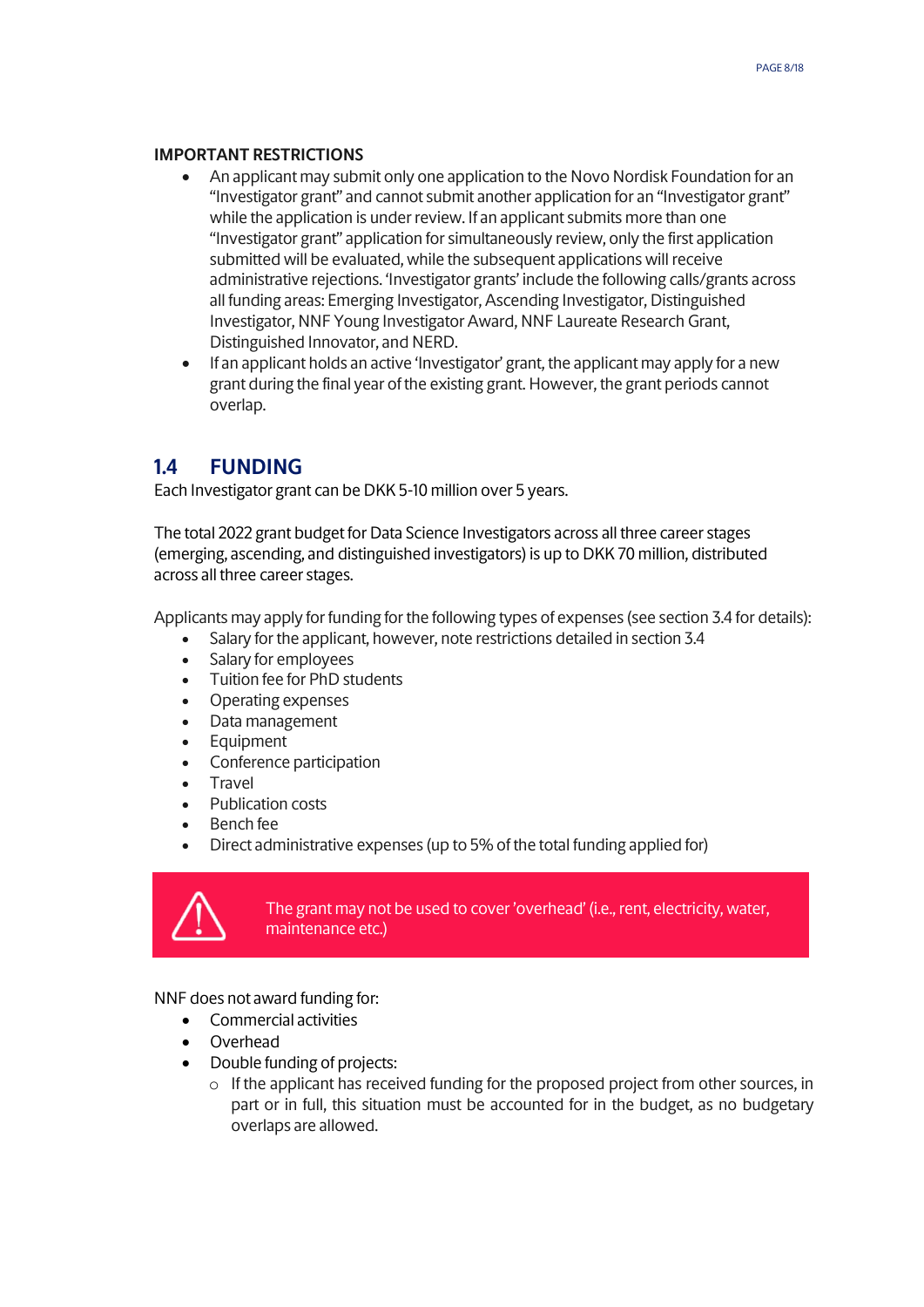- $\circ$  If an identical or overlapping project proposal has been submitted to other funding institutions than the NNF, it must be noted in the application.
- o If the applicant, post application submission, receives funding for the project or parts of the applied project from others, the NNF must be contacted immediately.

Applying for a Data Science Investigator grant does not block the applicant from also applying (as either a main or co-applicant) for funding via the two other programmes under the NNF Data Science Initiative (Data Science Collaborative Research and Data Science Research Infrastructure); however:

- The applicant must indicate which other submitted proposals includes her/him as a main or co-applicant.
- The different applications should not be contingent on each other.
- Applying with the same project to more than one call is not allowed. Any overlap in project content between submitted applications should be clearly indicated and explained.

## <span id="page-8-0"></span>**1.5 LANGUAGE**

<span id="page-8-1"></span>The application and any additional uploads must be written in English.

# **1.6 APPLICATION PROCESS**

The application must be completed and submitted using NNF's online application and grant management system, NORMA, which can be accessed from:

[https://norma.novonordiskfonden.dk.](https://norma.novonordiskfonden.dk/) Further information on how to access and navigate in NORMA can be found in chapter 2.



When all applications have been assessed, applicants will be notified about the result in an email from norma-[noreply@novo.dk](mailto:noreply@norma.novonordiskfonden.dk) to the e-mail address entered on initial registration.



# <span id="page-8-2"></span>**1.7 ASSESSMENT CRITERIA**

The NNF's Committee for Data Science, which consist of international experts within the field, will be responsible for the scientific evaluation and prioritisation of the applications.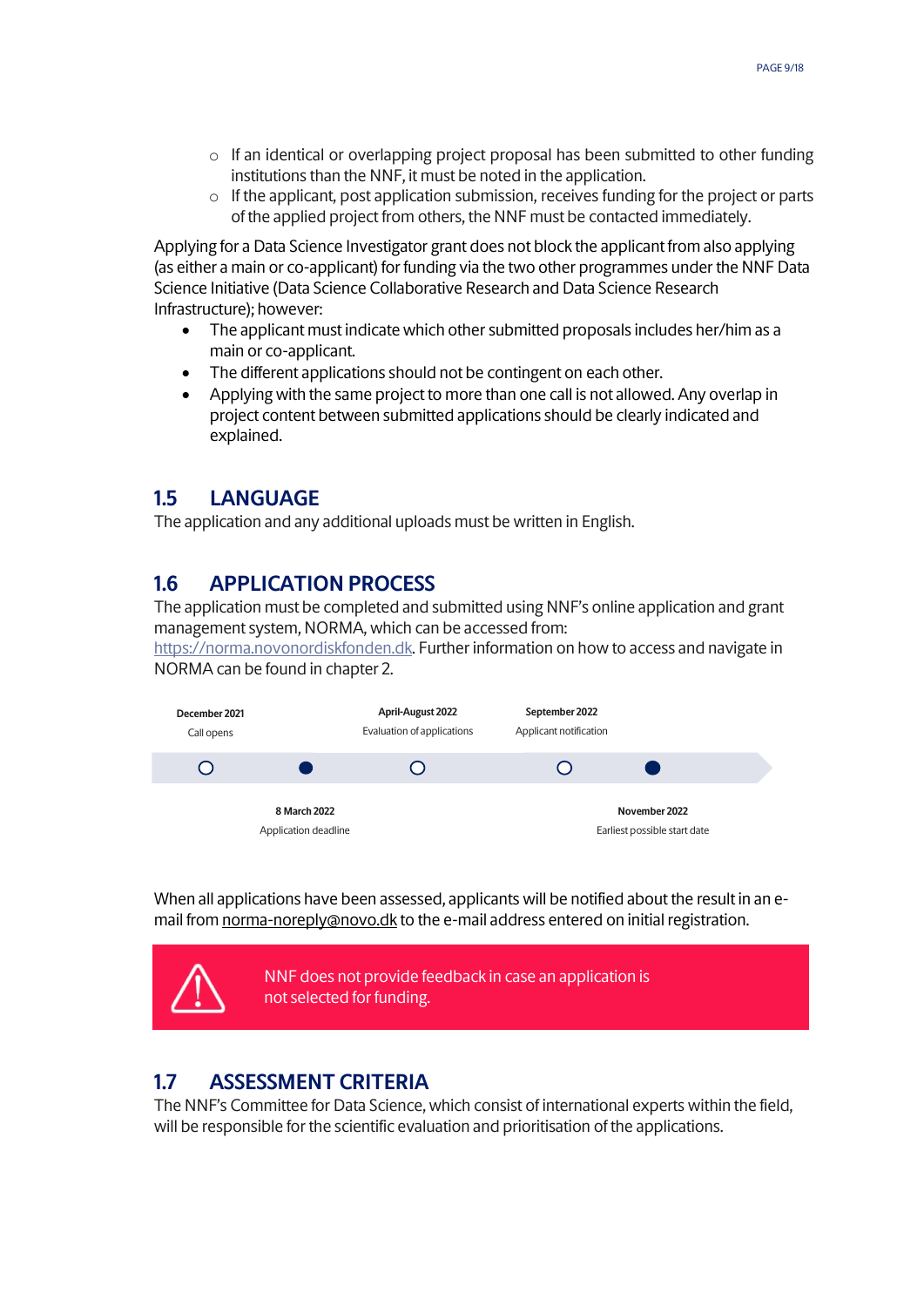The following elements will be part of the assessment:

- The quality, novelty, and feasibility of the project as well as the merits, independence, maturity, commitment, and potential of the applicant. Project and applicant will be weighted equally.
- The performance of the applicant will be evaluated relative to the career stage and age.
- The applicant's level of mobility and international experience.
- The academic independence and research leadership potential of the applicant.
- The applicant's plan to actively contribute to and direct educational or training courses in data science.

The following elements will not be given weight:

- The current funding situation of the applicant will not affect the evaluation of the proposal per se. However, the level of commitment of the candidate to the project can be taken into consideration by the committee, for instance, if the applicant has existing major obligations or large grants.
- Whether the applicant applies for funding for his/her own salary, or has own salary covered by host institution or other funding, will be irrelevant for the evaluation. However, note restrictions regarding applicant salary in section 3.4.

If you have an active grant from NNF, this may be taken into consideration in the evaluation of your application for a new grant. In general, it is recommended that the Grant Recipient has delivered results on the active grant(s) before submission of a new application to NNF. If you apply while having an active grant from NNF, you must describe how the project you propose in this application is different from and/or coherent with the project(s) already funded and briefly describe the progress of the already funded project(s)

# <span id="page-9-0"></span>2 THE APPLICATION AND GRANT MANAGEMENT SYSTEM – NORMA

Sections 2 and 3 provide guidance on completing and submitting an application through NNF's online application and grant management system NORMA. Section 2 contains general technical information, while section 3 contains information specific to the individual call. All the fields of the application form must be completed in accordance with these guidelines and the instructions in NORMA.

## <span id="page-9-1"></span>**2.1 USER REGISTRATION**

NORMA can be accessed through links on NNF's website or directly at: [https://norma.novonordiskfonden.dk](https://norma.novonordiskfonden.dk/)

Before you begin, please read the instructions on the login page.

If you do not have a user profile in NORMA, you can register by clicking REGISTER from the login-page. Here you can also retrieve forgotten passwords by clicking the FORGOT PASSWORDlink. The main applicant should only have one user profile. Please use your work e-mail address for registration. After registration, you will receive an e-mail with your user name and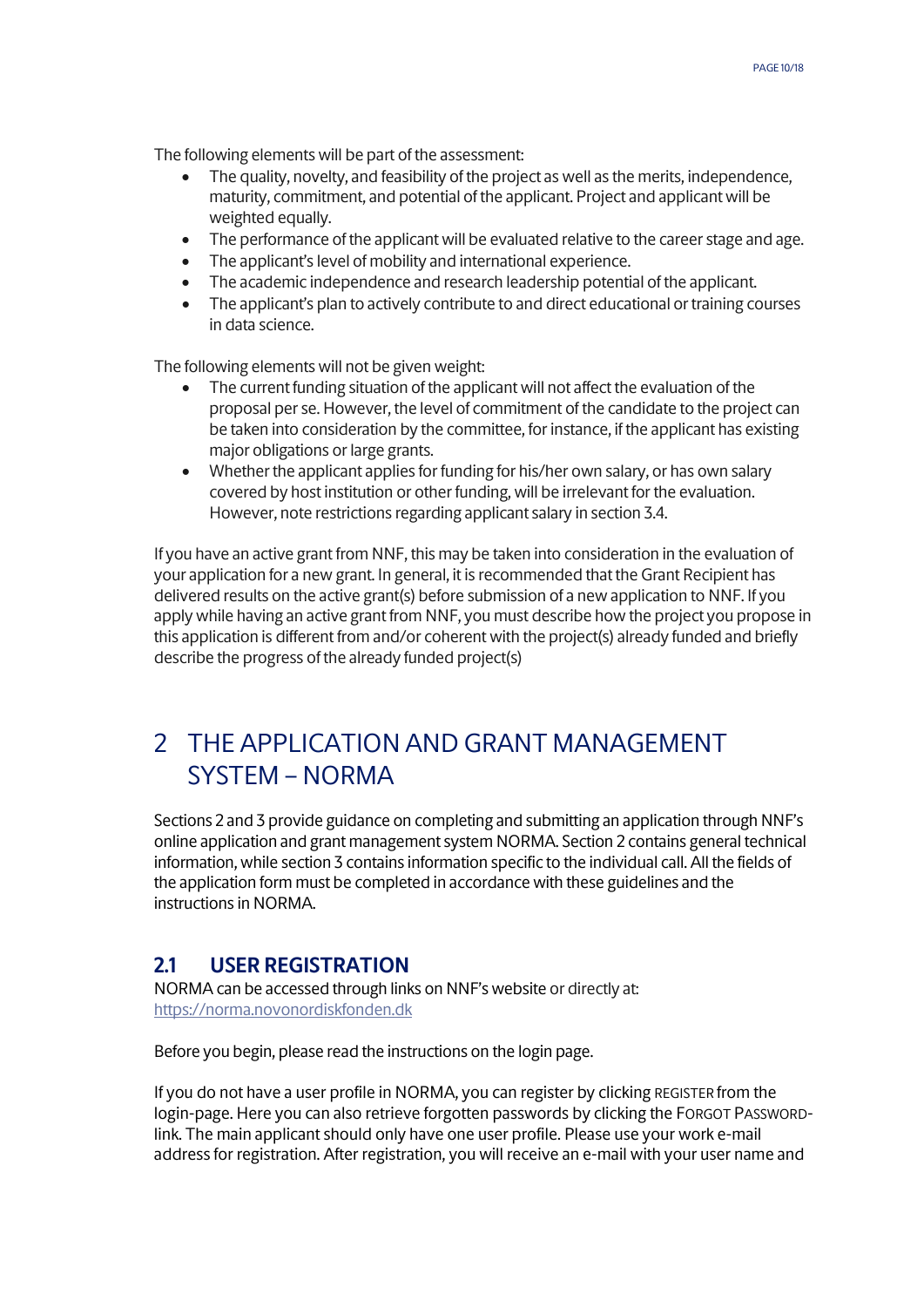a temporary password, which you can then use to log in to NORMA. After logging in for the first time you will be asked to provide a password of your own choosing.

A registered user who submits an application is legally responsible for the truthfulness of the content of the application.

If you experience technical problems, please contact NORMA Support[: norma](mailto:norma-support@novo.dk)[support@novo.dk.](mailto:norma-support@novo.dk)



An applicant cannot change the e-mail address provided at registration. Please contact NORMA Support if you need to change your e-mail address.

# <span id="page-10-0"></span>**2.2 CREATING AN APPLICATION**

Initiate an application by finding the call you wish to apply for in the OPEN CALLS-section on the Applicant Portal in NORMA. Use the search filters at the top of the section to filter by e.g., overall funding area, and initiate an application by clicking APPLY NOW next to the relevant call.

Applications can be edited up until the deadline. A draft application can be saved by clicking SAVE DRAFT and may be cancelled at any time up until the deadline by clicking CANCEL APPLICATION. An application is not submitted to NNF until an applicant has clicked SUBMIT and has received confirmation that the application has been successfully submitted.

You can review the application at any time by reopening from within NORMA. Opening the application will also allow you to download the application in its entirety as a PDF. Make sure the PDF is readable and formatted appropriately before submitting your application.

# <span id="page-10-1"></span>**2.3 TEXT AND ILLUSTRATIONS**

For all applications, the individual fields must be completed in accordance with these guidelines and the instructions supplied in NORMA.



To prevent loss of data, it is essential to press SAVE DRAFT before you leave NORMA or navigate in the system.

## **TEXT FIELDS**

Text from Microsoft Word or comparable word processors can be copied and pasted into most text fields of the application. It is, however, important to check that formatting, special characters, and symbols have not been converted or lost in the text fields after copying and pasting. If the formatting looks wrong in NORMA or in the PDF, try changing all text to *Normal* using the FORMAT dropdown. It is the responsibility of the applicant to ensure that the pdf looks correct before submitting.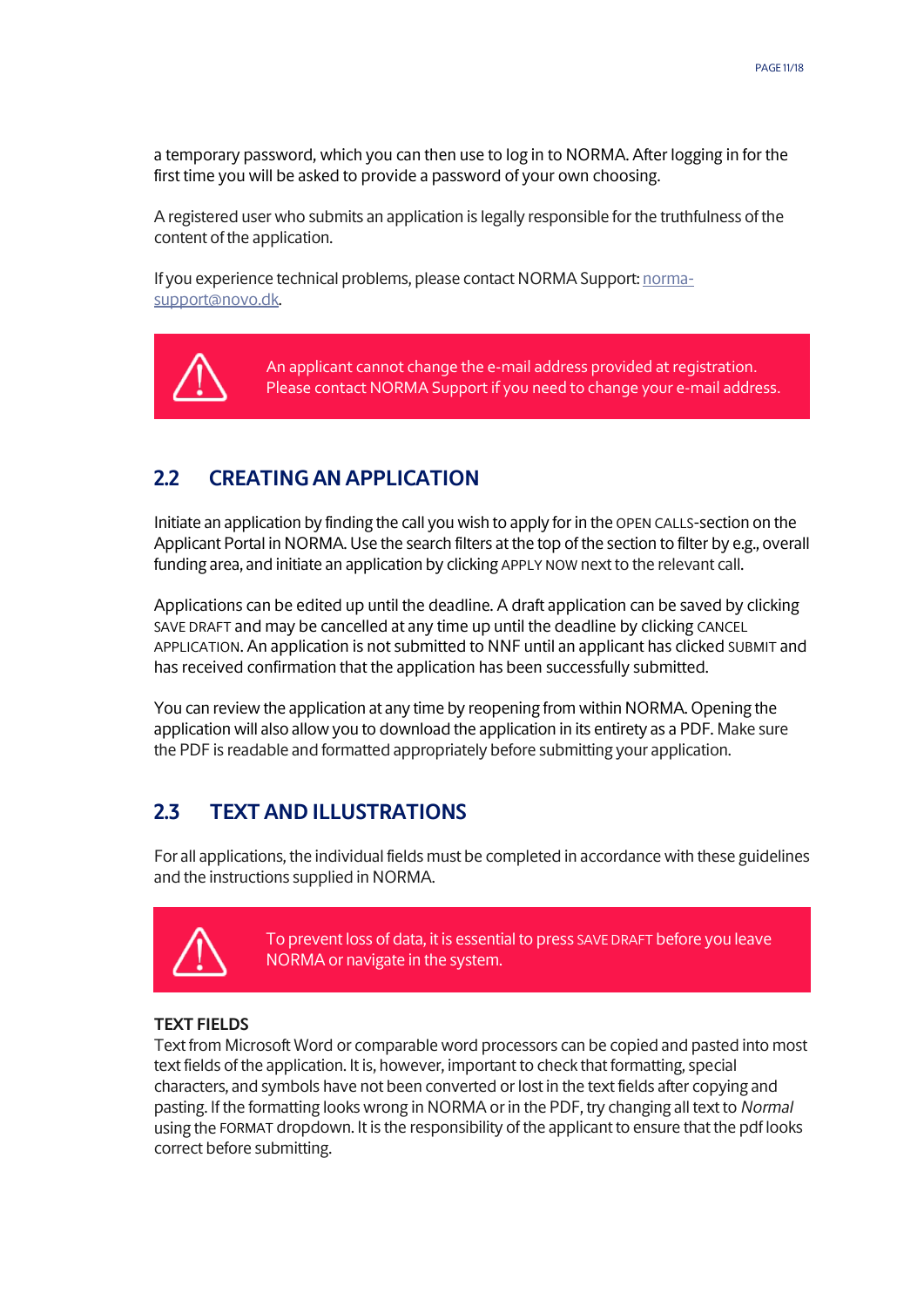The available options for formatting text are at the top of the text fields. Some shorter text fields do not have the option to use rich text formatting.



For readability purposes, standard fonts, font size 11-12, and line spacing between 1.0 and 1.5 must be used.

## **ILLUSTRATIONS**

Illustrations such as figures, charts, tables, images, etc. related to the project description can be uploaded under PROPOSAL.A Maximum of four illustrations are allowed. The illustrations will be placed on a separate page in the application PDF but can be referenced throughout the project proposal as needed. For readability, please name the files numerically by the order in which they are referenced.

<span id="page-11-0"></span>The following file formats for illustrations are accepted in the system: JPG, JPEG, PNGand BMP. The maximum accepted size for each illustration is 1050\*1650 pixels.

# **2.4 SUBMITTING THE APPLICATION**

The application in its entirety must be submitted electronically via the application system by clicking SUBMIT. It is not possible to submit an application or any part of it by standard mail or email. Any material submitted outside the application system will not be included in the evaluation and will not be returned.



Please remember to check that the PDF version of the application is legible and contains all data and uploads before submitting.

All applicants must read and accept NNF's Standards [for Good Research Practice](https://novonordiskfonden.dk/en/standards-for-good-research-practice/) before submitting the application. Further, the applicant must declare that the information provided in the application is true and accurate.

An application cannot be submitted unless all the required fields have been completed. Applications can be cancelled at any time before submission. If you need to withdraw an application after the deadline, please get in touch with NNF via e-mail, using the contact information on page 3.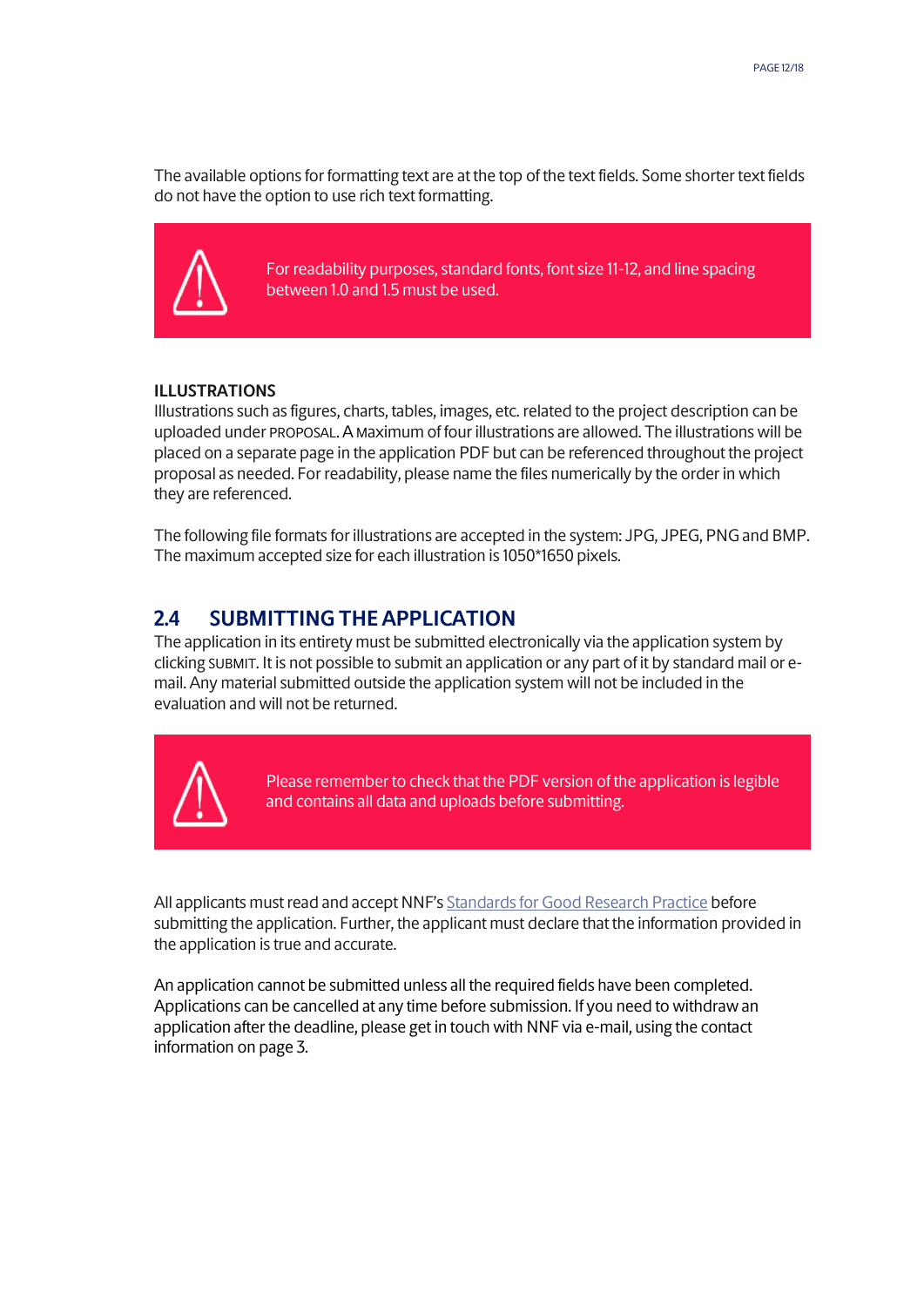

A list of any incorrect or incomplete entries will be generated at the top of the screen when you click SUBMIT. Clicking one of these error messages will take you to the relevant field. Amending incorrect or incomplete entries can be time-consuming, so we recommend submitting applications well before the deadline.

# <span id="page-12-0"></span>3 APPLICATION CONTENT

<span id="page-12-1"></span>This section provides guidelines on the content required in the sections of the online application form for this call.

# **3.1 APPLICANT**

The APPLICANT-tab contains information about all those involved with an application, meaning the main applicant or the contact person applying on behalf of an organization/institution as well as any co-applicants. Information about each applicant is collected through individual tasks in the APPLICANT DETAILS-section, detailing experience, publication history, application history with NNF, etc.

## **MAIN APPLICANT**

The main responsible party for the application can enter their details through the Applicant Details-task with the type 'Applicant'. After filling in all mandatory fields, the applicant should complete the task to save the details.

In addition to a CV, please include in the **CV** section:

- A short bibliographic overview summarising total number of peer-reviewed publications, number of first authorships, number of corresponding authorships, number of citations, H-index, etc.
- An overview of your current grants with indication of how much of your research time (in %) is committed to each of the projects.
- A short paragraph on your teaching experience and current obligations. In the project description, you must provide a clear plan for how the collaboration will actively direct or participate in educational or training courses in data science in Denmark during the project period (see section 3.3).

Please include in the **Publications** section:

- A link to an updated profile with a full publication list on, e.g., ORCID, Google Scholar, Web of Science, or Scopus.
- A list of the 10 most relevant publications (or conference contributions) for evaluating your merits. Kindly include a complete specification of all authors for each publication.

Please include in the **Summary of own research** section an outline of your research focus and main contributions and achievements relevant for the present application.

Please include in the **Supplementary Information** section: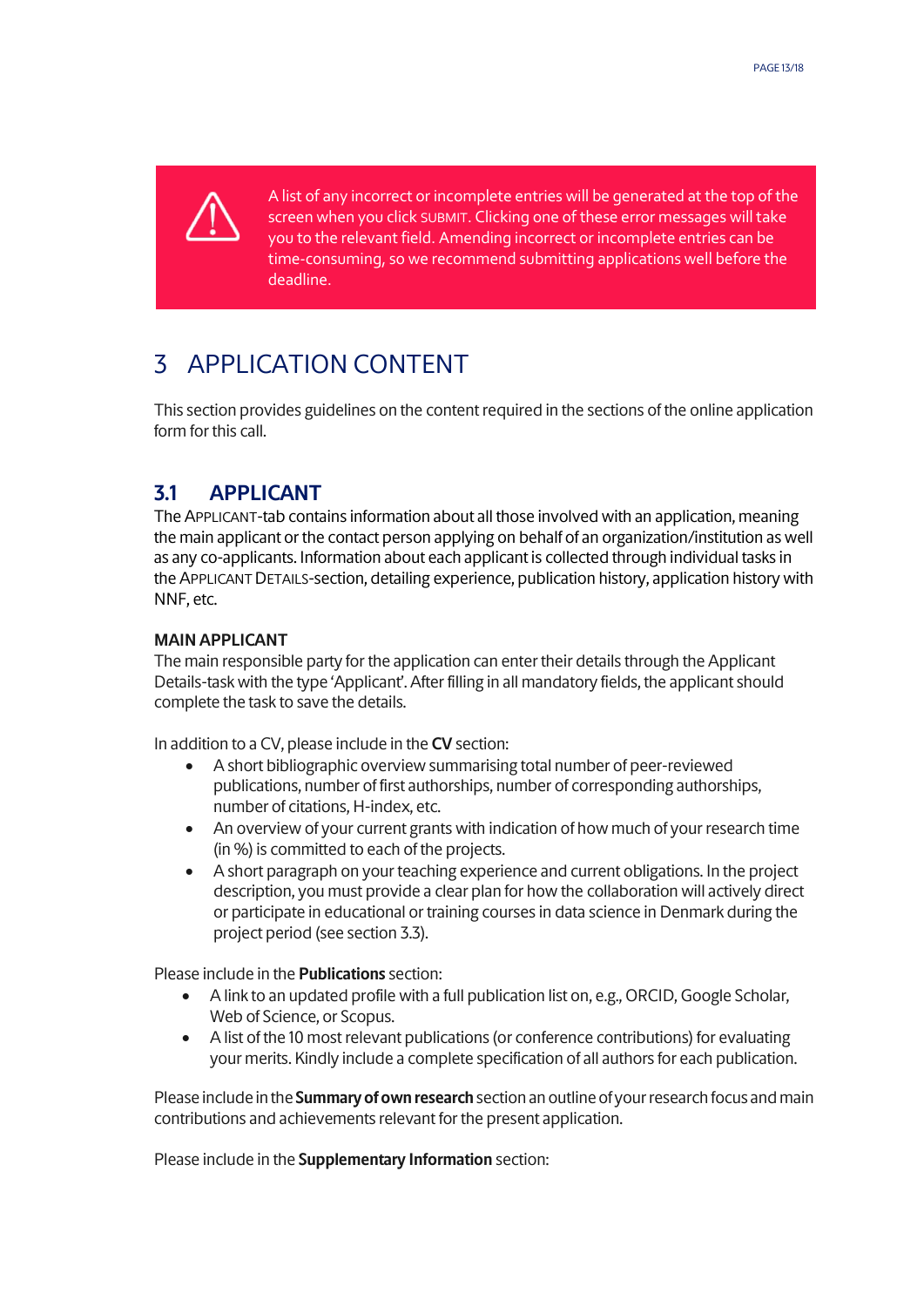- A description of your terms of employment (where the project is to be carried out). Non-permanent employees must indicate when their current contracts are running out and how their salaries are currently covered. Tenure-track employees should indicate when they are up for tenure (time-unlimited employment).
- An indication how much of your research time (in %) you intend to commit to the project applied for.
- Applicants who do not fit the 'Emerging' profile and/or are borderline concerning the eligibility requirements described, must describe here why they consider themselves Emerging Investigators.

# <span id="page-13-0"></span>**3.2 INSTITUTION**

Please provide information about the institution where the grant will be administrated. This institution is where you will be employed during the grant period and the institution which will be responsible for budgeting, accounting, and staff supported by the grant.



Registering a new administrating institution in NORMA can take up two working days. The application can be edited but cannot be submitted before this information is registered. We therefore recommend that you register an administrating institution in good time.

# <span id="page-13-1"></span>**3.3 PROPOSAL**

Describe the project using the fields on the PROPOSAL tab. Each field (Project title, Brief project description, Project description, Illustration uploads, Lay project description, and Research methods) will have a short instruction text describing the expected input and maximum characters available.

## **PROJECT DESCRIPTION**

The full project description can be a maximum of 30,000 characters (including spaces, line breaks, and special characters).

Please describe your proposed research project in detail – including **purpose, background**, **currentstate-of-the-art**, **methods**, **implementation**, **collaborations**, and the **novelty and significance** of the project, including its contribution to moving data science forward in Denmark.

It is **particularly important to clearly describe data methods development and data science applications** part of your project, putting this in relation to the current state-of-the-art and describing how your project will bring **novelty** in terms of development of new data science methods or new impactful applications of established methods. Furthermore, it should be clear how the project gains **access to the necessary data**.

Please also include short paragraphs clearly describing:

• The potential future applications and impact of your research project within the NNF's scientific focus areas (see section 1.2).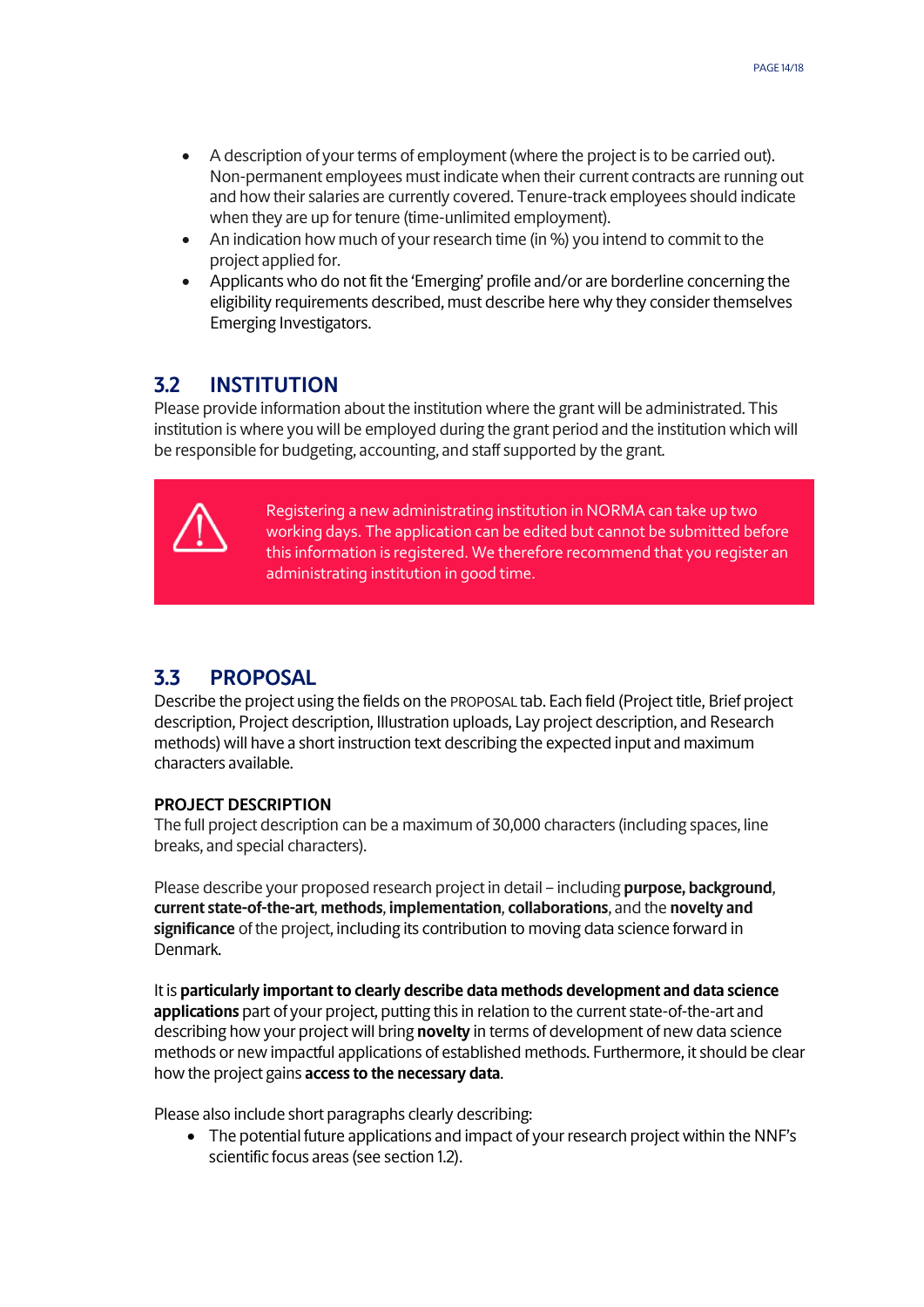- Teaching: How you plan to actively direct or participate in educational or training courses in data science in Denmark during the project period.
- Synergy of the proposed project with any other projects for which you have already obtained funding.

Up to four illustrations can be uploaded to the project description. Preliminary data is encouraged.

Abbreviations should be defined at the first use, and preferably a list of abbreviations should be included in the project description.



Please note that the application should address all the assessment criteria listed in subsection 1.7.

# <span id="page-14-0"></span>**3.4 BUDGET**

The budget for the project applied for only comprises the information entered on the BUDGET tab. Additional budget information attached under UPLOADS or added on any other tabs than BUDGET will not be considered.

## **GRANT PERIOD**

Before you can fill in the budget template, start by entering the start and end dates for the grant. This will determine the number of years available from the budget template. The grant period is the duration of NNF's grant for the project, and the budget counts years following the project start date rather than calendar years.

## **CREATE BUDGET**

After saving the project start and end dates, the budget template will become available to edit. The budget will open in a new tab, in which you will need to add the subcategories you need for your budget. Please follow the instructions at the top of the screen to complete the budget.

Notes:

- The budget continuously saves changes you have made without the need to manually save. You are free to leave the budget at any time and come back at a later point.
- When you are done filling in your budget, please use the SAVE AND CLOSE button. This will check that all information has been filled out correctly and in accordance with the guidelines, saving the budget to your application.
- You can now return to the BUDGET tab. A summary of the budget will be displayed, review it to ensure that it is correct.
- The full budget details can be viewed or edited at any time before submission of the application by reopening the budget template.

## **ELIGIBLE COSTS**

Applicants may apply for funding for the following types of expenses when directly related to the project:

• **Salary for the applicant** for all or part of the project period. Salary for the applicant cannot be covered if the applicant is in a time-unlimited position. In exceptional cases, where the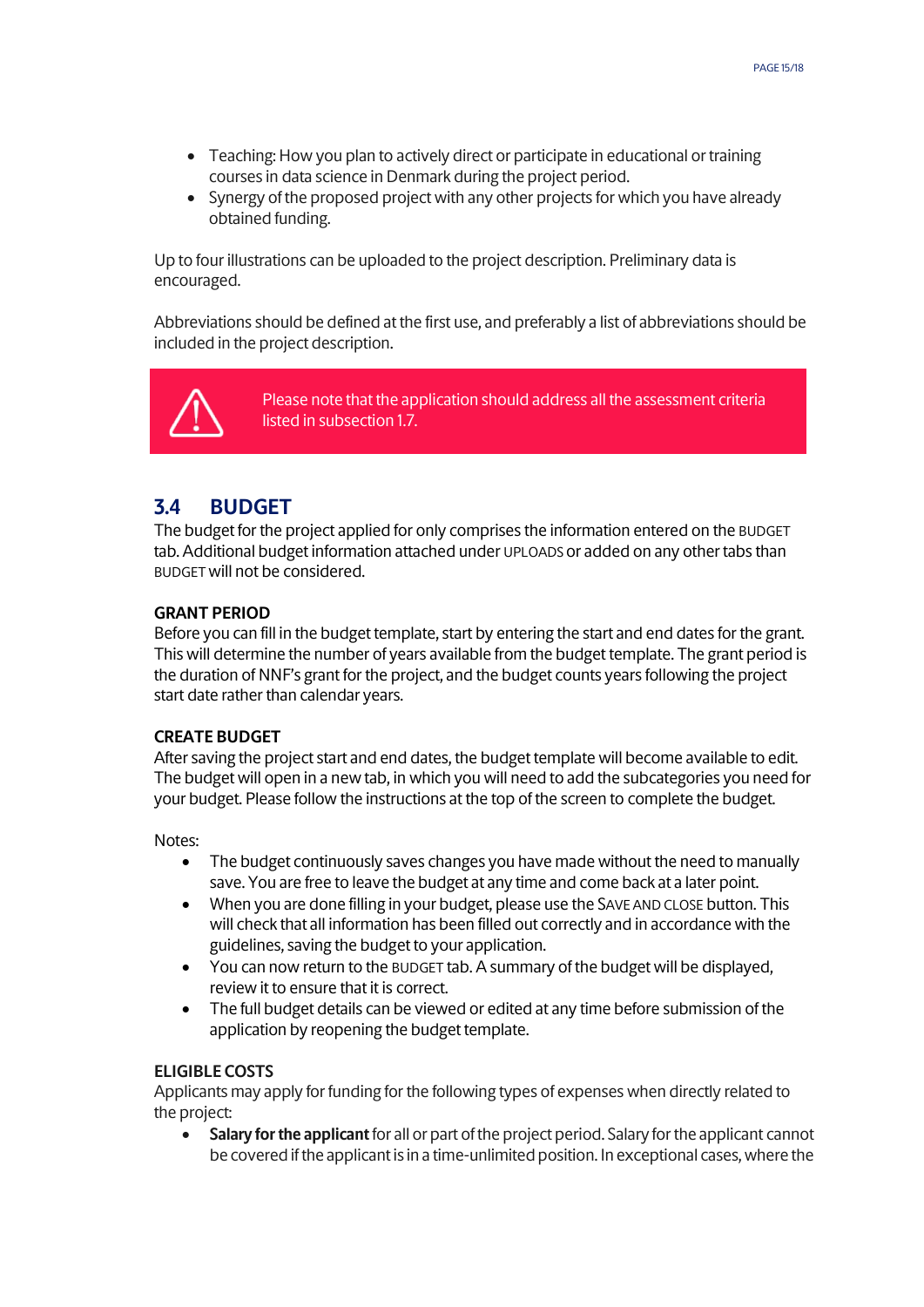applicant is contractually obligated to undertake specific commitments that are not compatible with the proposed research project, the applicant may apply for a part of his/her salary. Salary at professor level cannot be awarded with this grant.

- **Salary for employees**, e.g., research and technical assistance, including postdoctoral researchers, PhD students and technicians. Salary expenses cannot cover employees of similar or higher academic employment level than the applicant.
- **PhD tuition fee** up to DKK 80,000 per student per budget year (must be specified separately).
- **Operating expenses**, e.g., lab consumables, chemicals and reagents, research animals, sequencing/proteomics, computing resources, data storage, and analysis services.
- **Data management** expenses for collecting and storing data.
- **Equipment**, e.g., hardware, software, data access, etc. (maximum 20% of the budget total).
- **Conference participation** related expenses in connection with presenting the project at conferences and workshops.
- **Travel** expenses, e.g., experiments or analyses carried out in other labs for a limited period.
- **Publication costs** of results emanating from the project
- **Bench fees** can be included in the budget for support of individual researchers to cover expenses needed to conduct the proposed research. Bench fee is calculated per academic employee actively working on the project and may only be used for expenses that are related to the research project and which cannot be included within another individual budget category. The budget must specify the expenses covered by the bench fees, which may include:
	- o Common or shared laboratory expenses and consumables
	- o Laboratory utilities (electricity, gas, water)
	- o Maintenance of essential equipment
	- o Service contracts
	- o Technical and IT support

Note that bench fees cannot cover rent, administrative support, representation, social contributions, etc. To include a bench fee in the budget, the fee must be a part of the general expense policy of the administrating institution, and it must apply for all employees independently of funding source. Documentation that the administrating institution has a general bench fee policy should be included in the Hosting Letter from the administrating institution (see section 3.5). An unspecified bench fee without documentation will not be accepted. Maximum DKK 8,000 per month per FTE working on the project is acceptable for this post.

- **Administrative support** can be applied for but may account for a maximum of 5% of the total budget and must be included therein. The administrative support
	- o can cover expenses such as for accounting, payment of salaries, purchasing, hiring, as well as auditing and financial reporting on the project.
	- o cannot cover administrative expenses which are not directly related to the project.
	- $\circ$  is not automatically included in the grant and must be stated/applied for in the application budget but should not be specified in detail.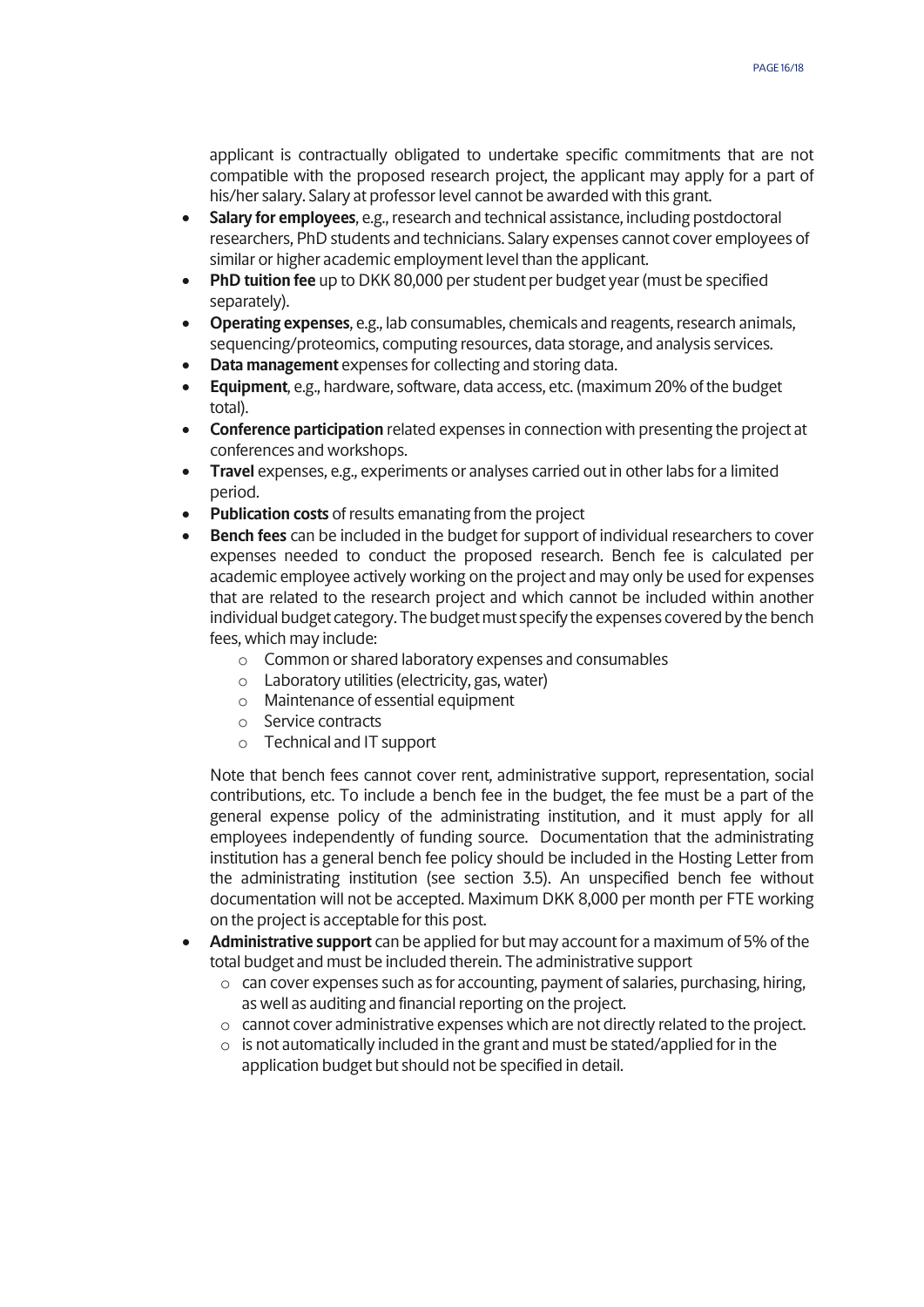Any comments about the budget can be entered in the SUPPLEMENTARY INFORMATION field.



Applicants may only apply for the types of expenses listed in section 1.4 and 3.4.

# <span id="page-16-0"></span>**3.5 APPENDICES**

A hosting letter from the administration institution signed by the head of the department must be included. The letter should confirm that the project will take place at the institution, and that the institution will provide the required infrastructure, such as laboratory and office space, and administration of the grant. If bench fee is included in the budget, the hosting letter should document that the administrating institution has a general bench fee policy (see section 3.4).

Uploads must be in PDF format. Please do not include other appendices.

December 2021